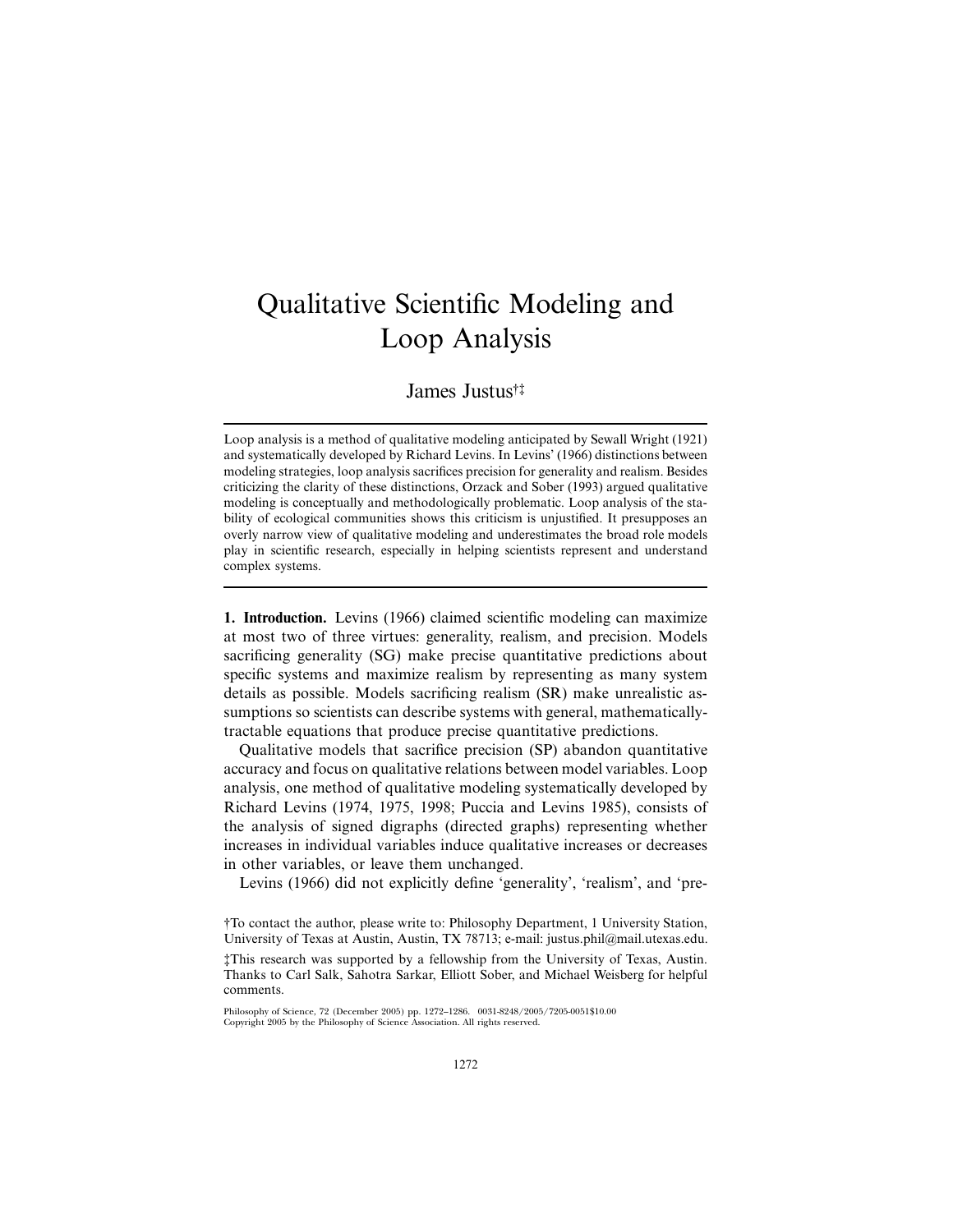cision', which prompted Orzack and Sober (1993) to criticize the clarity of his distinctions between modeling strategies. They also criticized that the kind of qualitative testing involved in qualitative modeling is conceptually and methodologically problematic since:

- 1. Grounds for accepting qualitative predictions are often unstated; and,
- 2. Unlike quantitative testing, qualitative testing cannot determine how well models account for data.

This paper defends qualitative modeling against this criticism. Section 2 briefly considers some weaknesses of SG and SR modeling of complex systems that qualitative modeling avoids. After defining Lyapunov stability, Section 3 illustrates how loop analysis, which is an example of only one kind of qualitative modeling,<sup>1</sup> evaluates the stability of mathematical models of ecological communities. Based on this analysis, Section 4 argues Orzack and Sober's (1993) criticism is unwarranted. Specifically, the basis of (1) as a criticism of qualitative testing is dubious, and (2) presupposes an overly narrow view of qualitative modeling, and the function of models within science in general.

**2. Limitations of Quantitative Modeling of Complex Systems.** For Levins, successful scientific research requires several different modeling strategies, each exhibiting strengths and weaknesses relative to different purposes and contexts. In the context of modeling complex systems to understand their dynamics, Levins thought SG and SR modeling, unlike qualitative modeling, face significant difficulties.

Levins (1966, 421) considered three disadvantages of SG models:

- 1. Their construction requires measurement of an intractable number of parameters, many requiring several years to measure precisely.
- 2. Even if these parameters could be measured, the resulting differential or difference equations would be analytically insoluble and exhaust the numerical solution capabilities of computers.
- 3. Even if soluble, their solutions, "would have no meaning for us."

Disadvantage 1 concerns the practical problem of maximizing model realism by maximizing the number of parameters measured. This is usually infeasible within the monetary and temporal constraints of scientific research. Disadvantage 2 concerns the unmanageability of such complicated models. The sheer size and intractability required to maximize realism

<sup>1.</sup> For other examples, see Sarkar and Garson 2004; Arrow 1984, Chapters 3 and 6; Arrow and Raynaud 1986. Weisberg 2004 discusses the role of qualitative modeling within chemistry.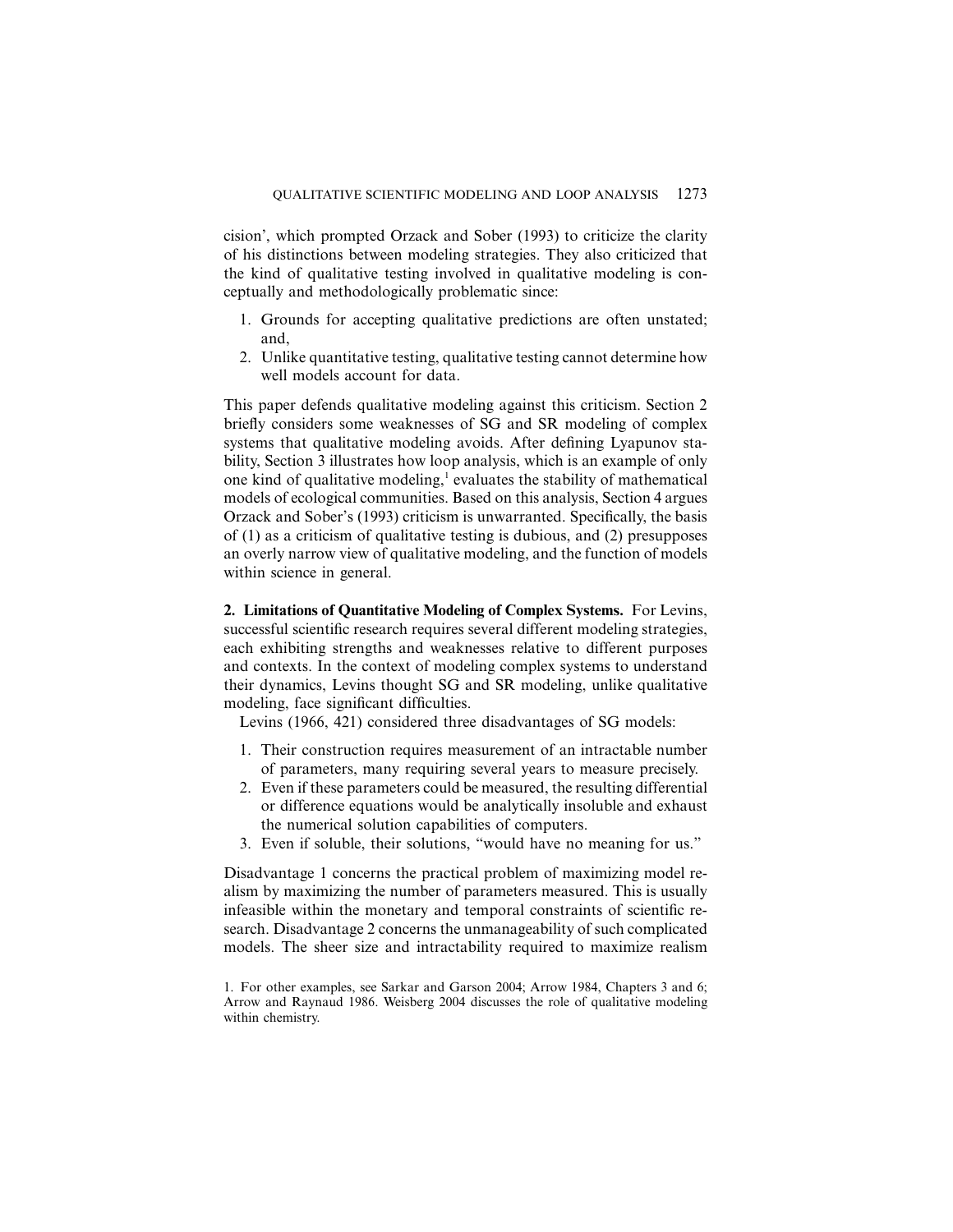and precision made Levins skeptical SG models would provide scientifically useful representations of complex systems.<sup>2</sup>

Disadvantage 3 concerns the limited explanatory power of SG models. Complicated models that are difficult to manage are also difficult to comprehend. Without a clear comprehension of their structure and dynamics, SG models often frustrate rather than enhance understanding.<sup>3</sup> Botkin (1977) emphasized this when criticizing the "systems approach" to ecosystem modeling which, historically, was the target of Levins' (1966) criticisms of SG modeling.

SR modeling faces different disadvantages. Unlike SG models, SR models focus on small sets of salient system components and thereby avoid Disadvantages 1–3. This restricted focus is achieved through idealization: ignoring some system components and interactions, treating interactions as instantaneous, representing discrete components with continuous variables, etc. Scientists can then represent real-world systems with idealized but thoroughly studied, well understood mathematical models that produce precise quantitative predictions. The underlying assumption, Levins (1966) suggested, is that differences between predictions and observations will identify what idealizations preserve accurate description.<sup>4</sup>

Unrealistic idealizations, however, make it uncertain whether modeling results demonstrate properties of the represented system or are byproducts of unrealistic idealizations. Since it is often unclear what properties are primarily responsible for system dynamics, idealizations may significantly mischaracterize its most important features. Consequently, an enhanced sense of understanding conveyed by an SR model may fail to be about the system it is intended to represent. This especially troubled Levins since he believed biologists often uncritically emulated mathematically sophisticated models of physics to ensure their modeling was mathematically rigorous, with the consequence that, "theoretical work often diverged too far from life and became exercises in mathematics inspired by biology rather than an analysis of living systems" (1968, 4). Levins understood that all modeling involves idealization. His affinity for qualitative modeling, however, stemmed from its avoidance of the substantial kinds of idealizations SR models make. Loop analysis, Section 3 shows, achieves mathematical rigor with a comparatively minimal sacrifice of realism.

4. Wimsatt's (1987) analysis of the Morgan school's development of 'chromosomal mechanics' provides an excellent account of this modeling methodology.

<sup>2.</sup> Advances in computation and simulation techniques mitigate this difficulty and Levins' (1998) recent work on loop analysis does not make this claim.

<sup>3.</sup> As literally stated, Disadvantage 3 is too strong. It entails solutions found by simulation for complex systems are completely incomprehensible, which is implausible given their importance in physics (Winsberg 2001).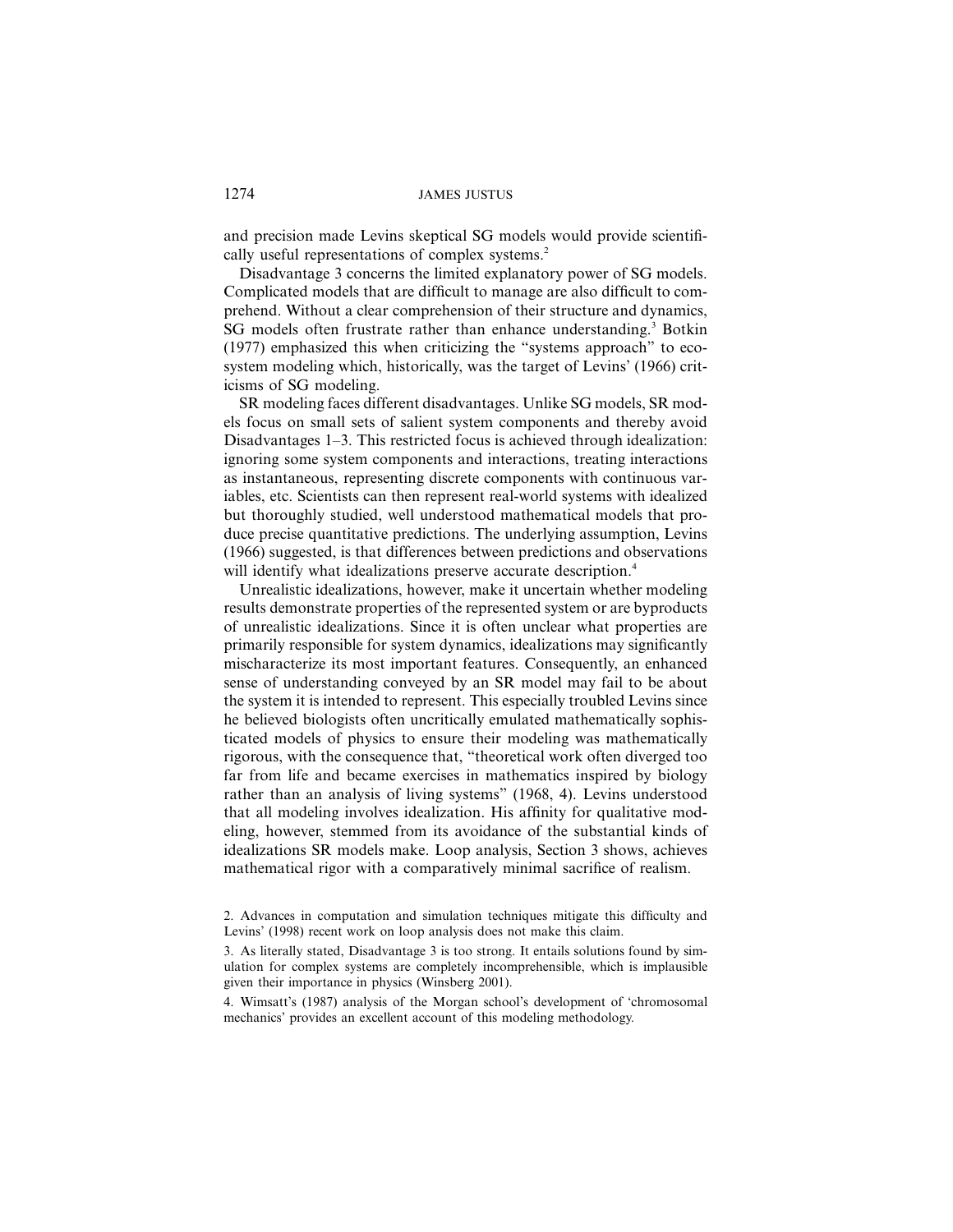**3. Qualitative Stability Criteria and Loop Analysis.** Consider a system represented by *n* differential equations:

$$
\frac{dx_i(t)}{dt} = F_i(x_1, \ldots, x_k, \ldots, x_n; c_1, \ldots, c_j, \ldots, c_m), \qquad (1)
$$

where  $c_i$  are parameters,  $x_k$  are variables,  $1 \leq j \leq m$ , and  $1 \leq i, k \leq n$ . At equilibrium,

$$
(\forall i)\ \bigg[\frac{dx_i(t)}{dt}=0\bigg].
$$

In general, systems at equilibrium can be globally or locally stable. Informally, a system at a globally stable equilibrium returns to equilibrium following any disturbance. It is improbable any ecological systems are globally stable, but probable some are locally stable. Local stability depends upon how systems behave in the local neighborhood of an equilibrium. To analyze this behavior, the equations of (1) can be linearized:

$$
\frac{d\mathbf{x}(t)}{dt} = \mathbf{A}\mathbf{x}(t),\tag{2}
$$

where  $\mathbf{x}(t)$  is the vector of *n* variables  $x_1, \ldots, x_n$  and **A** is the  $n \times n$  matrix of constant real coefficients  $a_{ii}$  derived from the nonlinearized interaction terms of the Jacobian matrix,  $c_{ij} = \partial F_i / \partial x_j$  evaluated at equilibrium.

By definition, an equilibrium **x**\* is *Lyapunov stable* iff

$$
(\forall \varepsilon > 0) \ (\exists \delta > 0) \ (|\mathbf{x}(t_0) - \mathbf{x}^*| < \delta \Rightarrow (\forall t \ge t_0) \ (|\mathbf{x}(t) - \mathbf{x}^*| < \varepsilon)), \quad (3)
$$

where **x**(*t*) is a solution of (2) with initial conditions **x**(*t*<sub>0</sub>), and  $\vert \cdot \vert$  designates a Euclidean distance metric. Informally, (3) says **x**\* is Lyapunov stable if a system beginning in a neighborhood of **x**\* remains near it after perturbation. By definition, **x**\* is *asymptotically Lyapunov stable* iff (3) and  $\mathbf{x}(t) \rightarrow \mathbf{x}^*$  as  $t \rightarrow \infty$ .

Whether **x**\* is locally asymptotically Lyapunov stable (hereafter 'stable') depends upon the eigenvalues of **A**. These are scalar values  $\lambda$  such that  $\det(A - \lambda I) = 0$ , the roots of the characteristic polynomial of A. Lyapunov ([1892] 1992) proved **x**\* is stable iff

$$
Re\lambda_i(A) < 0 \quad \text{for } i = 1, \ldots, n,\tag{4}
$$

where  $\text{Re}\lambda_i(\mathbf{A})$  designates the real part of  $\lambda_i$ , the *i*th eigenvalue of **A**.

The Routh-Hurwitz stability criterion (Gantmacher 1960) extends Lyapunov's theorem and is the basis of Levins' account of stability in loop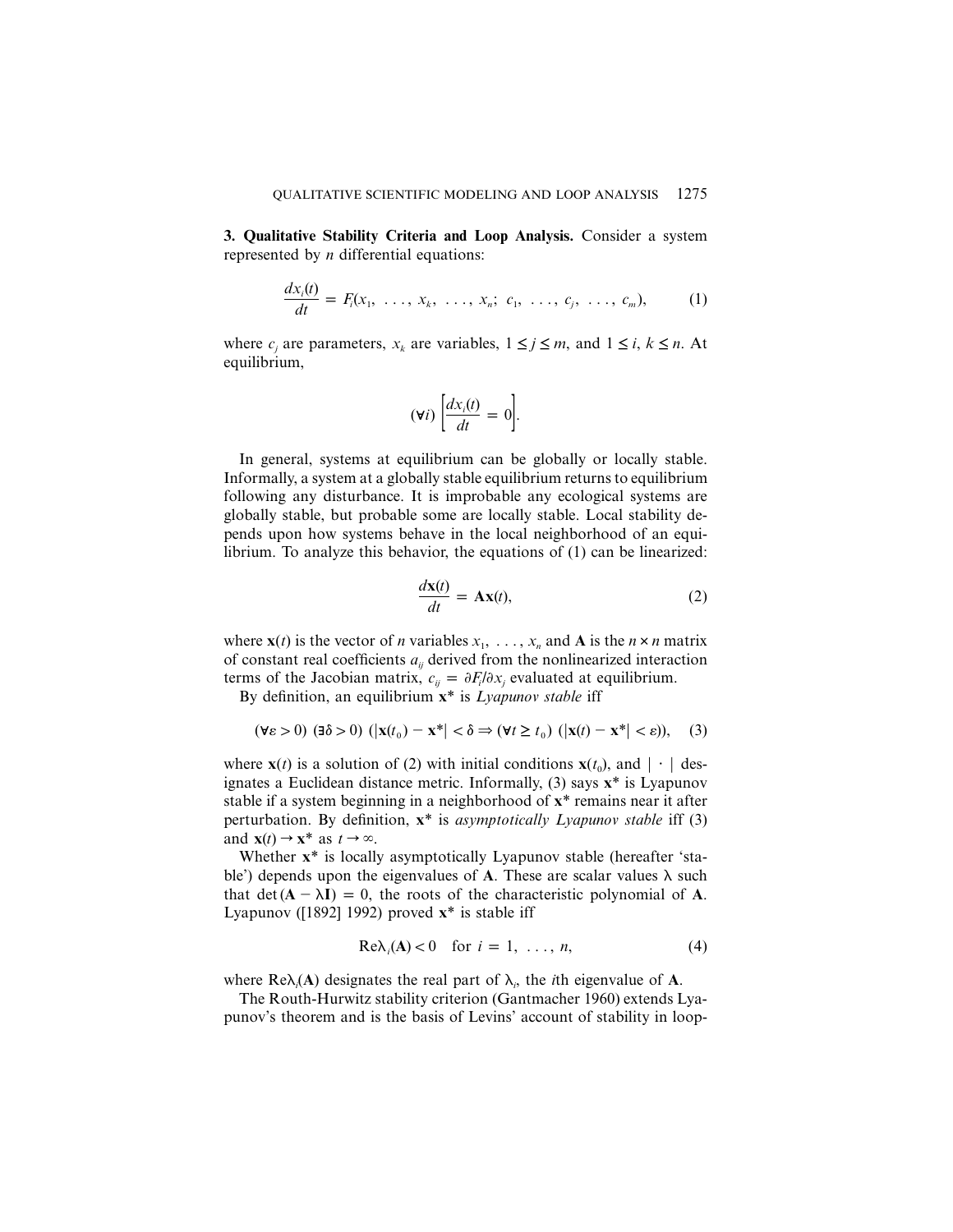theoretic terms. It states (4) holds iff every Hurwitz determinant,

$$
\mathbf{H}_{i} = \begin{bmatrix} b_{1} & b_{3} & b_{5} & \cdots & b_{2i-1} \\ b_{0} & b_{2} & b_{4} & \cdots & b_{2i-2} \\ 0 & b_{1} & b_{3} & \cdots & b_{2i-3} \\ \vdots & \vdots & \vdots & \ddots & \vdots \\ 0 & 0 & 0 & b_{i} \end{bmatrix}
$$

 $(i = 1, \ldots, n)$ , is positive, where the  $b_i$  are the coefficients of det (**A** –  $\lambda$ **I**).

In models of ecological communities,  $a_{ij}$  from (2) represents the effect of species *j* on species *i*. <sup>5</sup> Its quantitative value represents the effect's magnitude and its sign represents whether the effect is positive or negative. Unfortunately, Lyapunov's theorem and the Routh-Hurwitz criterion provide little help in assessing whether communities are stable. The problem is that determining whether they are satisfied usually requires information about the quantitative values of the  $a_{ij}$ , which is typically unavailable and cannot be feasibly obtained. Measuring all these values, for instance, requires measurement of  $n^2$  species interactions, each of which would require numerous manipulative experiments.<sup>6</sup> Coefficient signs are more easily determined. For instance, for competitors,  $a_{ij}$ ,  $a_{ji} < 0$  and for predator and prey,  $a_{ii} > 0$  and  $a_{ii} < 0$ .

Since coefficient signs often can be determined, hypotheses about ecological communities often can be evaluated without quantitative data. One such hypothesis is whether community stability depends on the quantitative strengths of species interactions or their qualitative structure in the community alone. Whereas SG and SR modeling requires quantitative data which is unavailable in this context, the sacrifice of quantitative precision makes qualitative modeling well suited to analyze this hypothesis.

Loop analysis is based on equivalence between matrices of constant coefficients and digraphs, first anticipated by Wright (1921). For systems represented by (2),  $x_1$ , ...,  $x_n$  correspond to digraph vertices. If **A** represents qualitative information about species interactions,  $a_{ii}$  takes values  $+1$ ,  $-1$ , or 0 to represent positive, negative, or null effects of species *j* on species *i*. These values determine what vertices are connected by edges and the edges' direction and effect. If  $a_{ij} = 1$ ,  $x_i \rightarrow x_i$  designates positive

<sup>5.</sup> Specifically,  $a_{ii}$  represents the effect of all species *j* populations on all species *i* populations. In metapopulation ecology, however,  $a_{ii}$  could represent the effects between different populations of one species.

<sup>6.</sup> The extensive exclusion experiments utilized in one of the first such quantitative measurements (Brown and Davidson 1977) indicates the magnitude of the difficulty.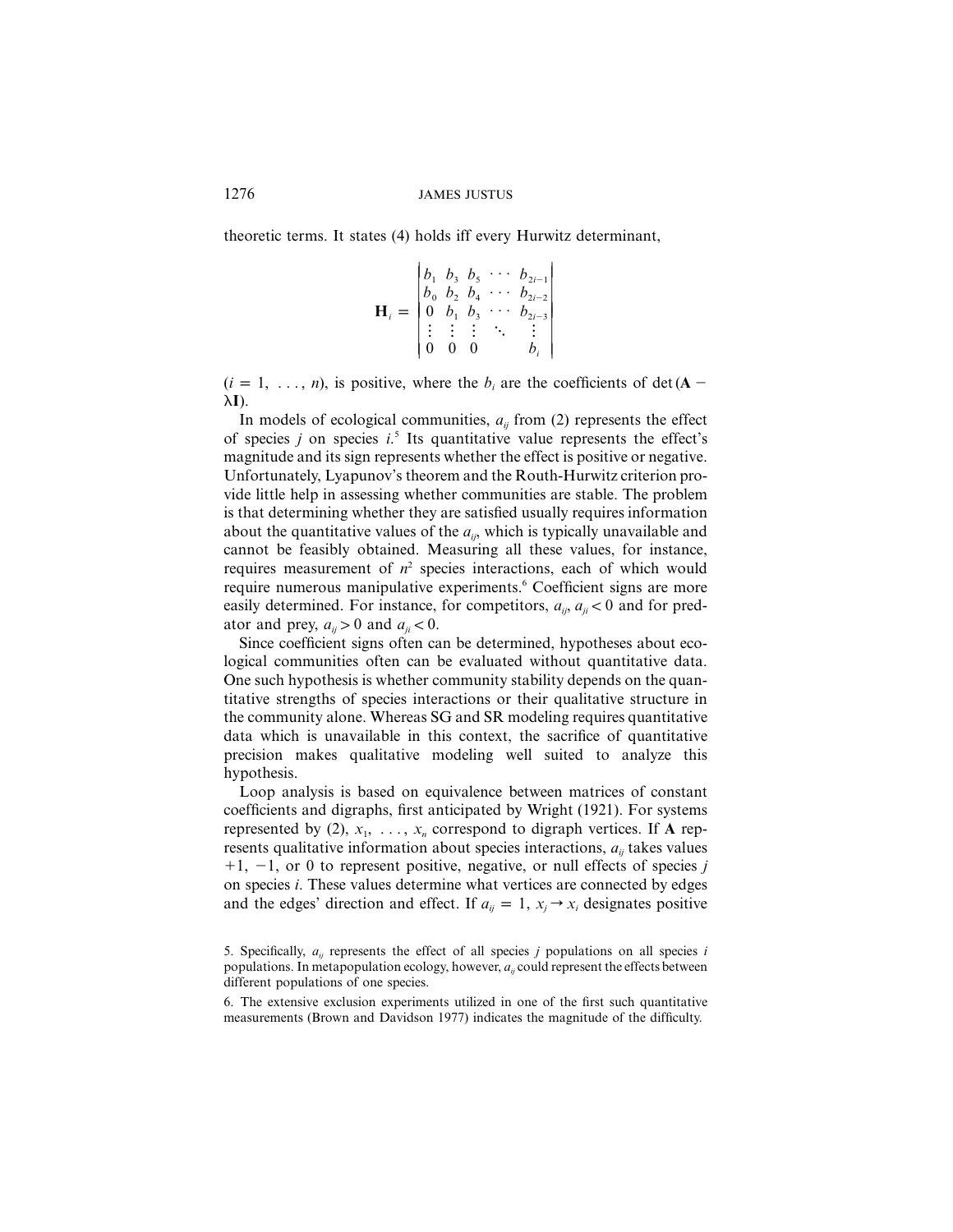

Figure 1.

effect; if  $a_{ij} = -1$ ,  $x_j \rightarrow x_i$  designates negative effect; if  $a_{ij} = 0$ , no edge exists. To illustrate, the matrix for species *N*, *P*, and *H*,

$$
\begin{bmatrix} a_{NN} & a_{NH} & a_{NP} \\ a_{HN} & a_{HH} & a_{HP} \\ a_{PN} & a_{PH} & a_{PP} \end{bmatrix} = \begin{bmatrix} -1 & -1 & +1 \\ +1 & -1 & -1 \\ 0 & +1 & 0 \end{bmatrix},
$$

corresponds to the digraph in Figure 1. A *loop* is a series of directed edges from one vertex to itself crossing no intermediate vertices more than once. The number of edges is a loop's *length* and *disjunct* loops share no vertices.  $a_{HP}a_{PH}$ , and  $a_{NN}$ , for instance, are disjunct loops of length 2 and 1.

The equivalence between matrices and digraphs entails a correspondence between matrix determinants and loops. For example, if

$$
\mathbf{A} = \begin{bmatrix} a_{11} & a_{12} \\ a_{21} & a_{22} \end{bmatrix},
$$

 $\det(A) = a_{11}a_{22} - a_{12}a_{21}$ , which is the difference between the product of length 1 loops and length 2 loops in the digraph of **A**. Levins (1975, 20)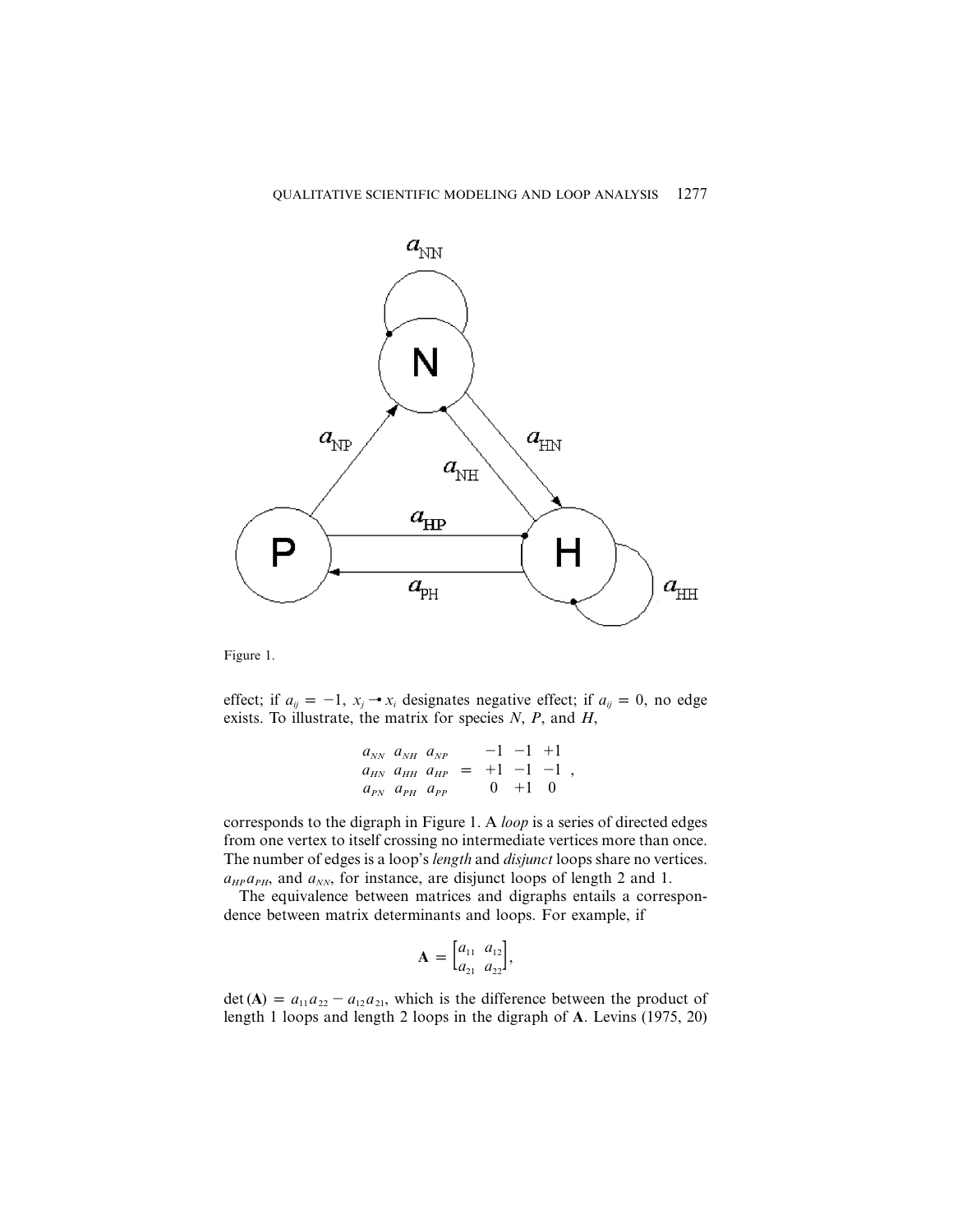generalized this relationship to *n*-order matrices:

$$
\det_n(\mathbf{A}) = \sum_{m=1}^n (-1)^{n-m} \sum_{L(m,n) \in \mathbf{L}_{m,n}} L(m,n), \tag{5}
$$

where  $L(m, n)$  is the product of *n* coefficients forming *m* disjunct loops and  $\mathbf{L}_{m,n}$  is the set of all such products in the digraph of **A**.  $L(2, 4)$ , for instance, is the product of the four coefficients of two disjunct loops. With this generalization, Levins (1975, 21) defined "feedback at level *k*" in *n*variable systems:

$$
F_k(\mathbf{A}) = \sum_{m=1}^k (-1)^{m+1} \sum_{L(m,k) \in \mathbf{L}_{m,k}} L(m, k), \tag{6}
$$

where  $1 \le k \le n$ . Notice  $F_1(\mathbf{A}) = \sum_{i=1}^n a_{ii}$ , the sum of the diagonal elements of **A**, the length 1 loops.

According to Puccia and Levins (1985), feedback is a process by which changes in variables induce changes in other variables that then affect the variables originally changed. Positive feedback *enhances* change: increase in variables induces further increase, and decrease induces further decrease. Negative feedback *counteracts* change: increase induces decrease, and decrease induces increase.7

With this definition of feedback, Levins formulated the Routh-Hurwitz criterion in loop-theoretic terms. (See Puccia and Levins 1985, Chapter 6.) An *n*-variable system is stable iff  $(\forall k < n)$  ( $F_k < 0$ ), and

$$
\begin{vmatrix} -F_1 & -F_3 & -F_5 & \cdots & -F_{2n-1} \\ -F_0 & -F_2 & -F_4 & \cdots & -F_{2n-2} \\ 0 & -F_1 & -F_3 & \cdots & -F_{2n-3} \\ \vdots & \vdots & \vdots & \ddots & \vdots \\ 0 & 0 & 0 & -F_n \end{vmatrix} > 0.
$$

The first condition requires negative feedback at every level and the second requires stronger feedback at lower levels than higher ones. For instance, for 3 variable systems the second condition requires  $F_1F_2 + F_3 > 0$ .

One drawback of this loop-theoretic criterion is that quantitative data are often required to determine whether it is satisfied. The system rep-

<sup>7.</sup> Levins' understanding of feedback reveals a peculiar relationship between his scientific commitment to realistic modeling and philosophical view of scientific concepts. Levins intended loop analysis to preserve realism about the system being modeled, but he did not believe the feedback concept utilized in loop analysis designated an objective property of real-world systems (Wimsatt 1970, 252). Rather, Levins thought feedback, and scientific concepts in general, are purely heuristic features of how systems are represented (Cf. Wimsatt 2001).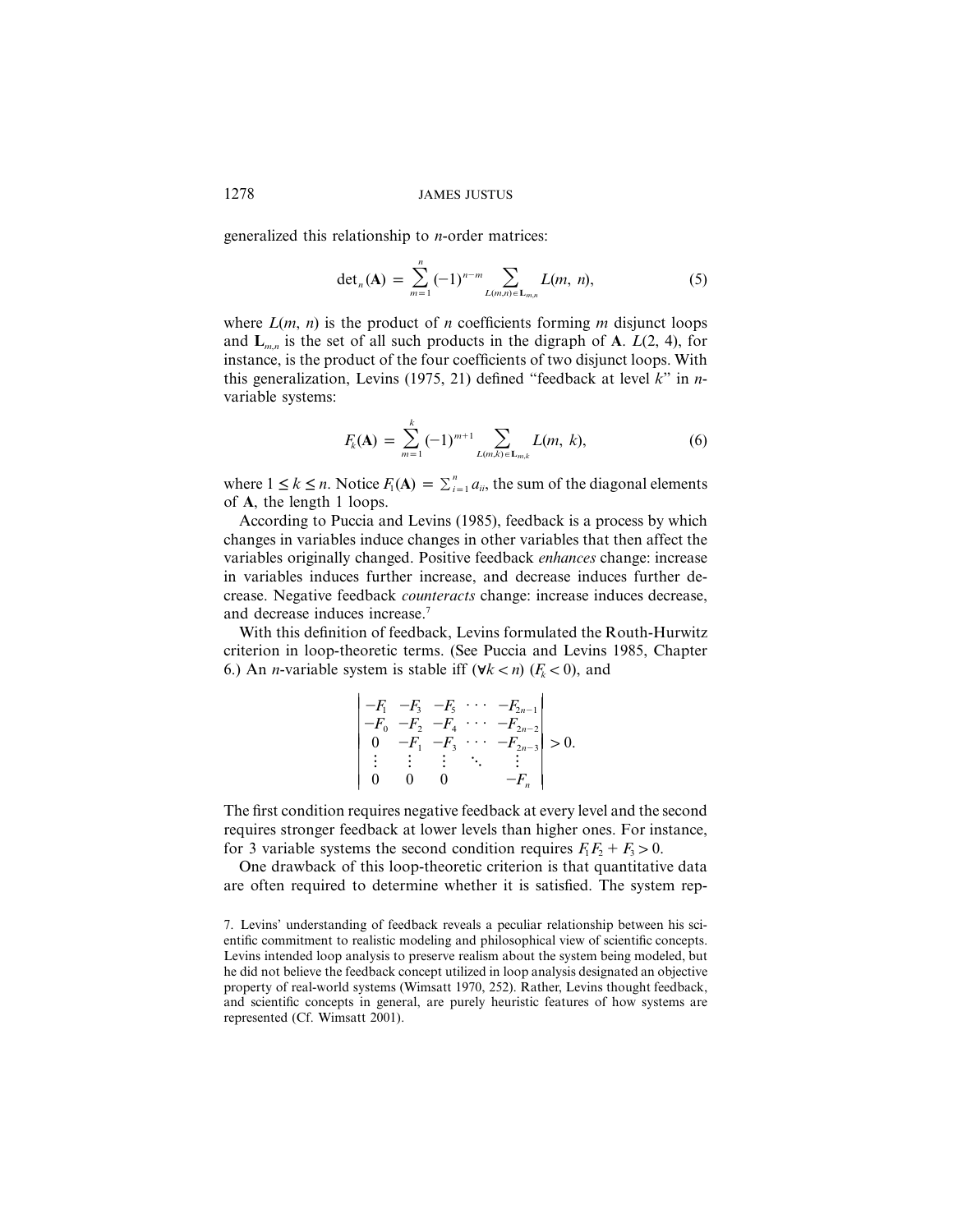resented in Figure 1, for example, is stable iff  $a_{NN}a_{HP} > a_{NP}a_{HN}$ , which typically depends on their quantitative values. Furthermore, the probability quantitative data will be required, and the number of variables for which it will, increases with the number of model coefficients (Dambacher et al. 2003).

This limitation of, ultimately, the Routh-Hurwitz criterion prompted searches for completely qualitative stability criteria, which economists Quirk and Ruppert (1965) found first. They defined the *sign*-*pattern* of a matrix **A** as its pattern of coefficients  $(+1, -1, 0)$ . **B** is *sign-similar* to **A** iff their sign-patterns are identical. **A** is *sign*-*stable* iff the eigenvalues of every matrix sign-similar to it satisfies (4). That is, sign-stable matrices remain stable with any specification of the quantitative values of their entries preserving their sign-pattern. Quirk and Ruppert (1965) proved a real  $n \times n$  matrix  $A = [a_{ij}]$  with negative diagonals, i.e., ( $\forall i$ ) ( $a_{ij} < 0$ ), is sign-stable iff

$$
(\forall i,j) \; [(i \neq j) \Rightarrow (a_{ij}a_{ji} \leq 0)], \tag{7}
$$

and

there are no loops of length 
$$
\geq 3
$$
. (8)

Other more complicated necessary and sufficient conditions were found (see Jeffries 1974 and Logofet 1993), but they were similarly biologically unrealistic (Jefferies 1974). The restriction to negative diagonals requires every species be self-damping, which entails stable communities cannot contain species exhibiting Allee effects, and (7) requires communities not contain competitors or symbionts; both are extremely implausible. It is probable, therefore, that community stability depends on the quantitative strengths of species interactions, not merely their qualitative structure.

As this limited exposition indicates, loop analysis is a rigorous method of scientific analysis. Establishing (7) and (8) and other conditions entail and are entailed by sign-stability, for instance, requires sophisticated mathematical proof. Before their critique of qualitative modeling, however, Orzack and Sober (1993, 538), characterized a qualitative model as one that, "makes only a qualitative prediction," and, "In this sense, these models are not mathematical." Senses differ about the exact meaning of the term, but their claim is indefensible if intended to support the criticism that qualitative modeling, unlike quantitative modeling, lacks rigor because it is not 'mathematical'.8 Quantification is not necessary for rigor in science any more than in mathematics. This was understood by Levins,

8. Orzack and Sober did not provide an account of what makes models mathematical. Given the previous statement, therefore, it is difficult to make sense of their apparently inconsistent claim there are "qualitative mathematical models" (1993, 542).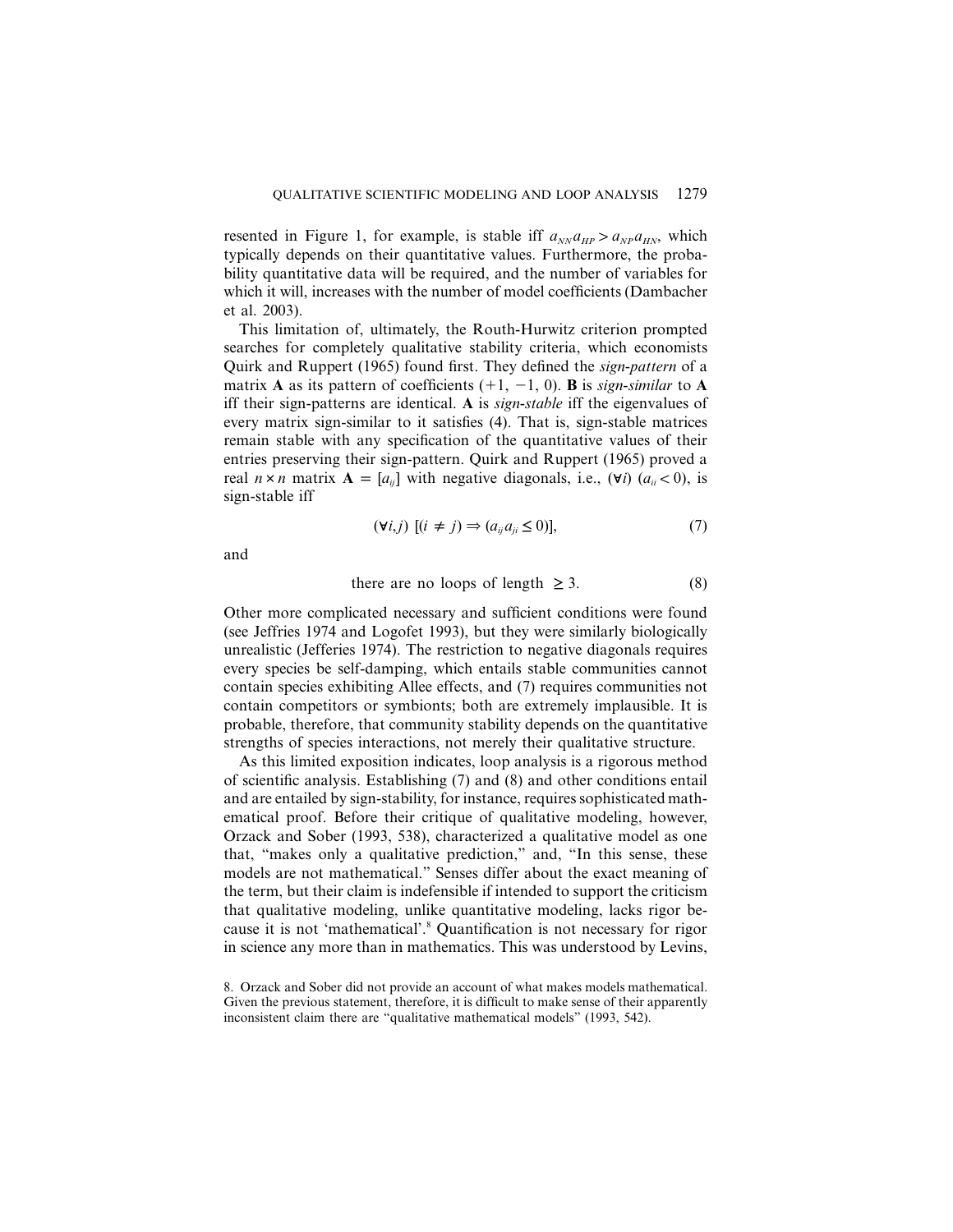who considered loop analysis to be a form of qualitative mathematics of functions only specified as increasing/decreasing, or convex/concave, without quantitative precisification (Levins 1998). Similarly, Simon (1991, vi) characterized qualitative analysis as, "the mathematics of monotonic transformations, or . . . the mathematics of ordinally measured quantities." Although not explicitly stated, the supposition that rigorous scientific modeling requires quantification seems to underlie Orzack and Sober's (1993) criticisms of qualitative modeling.<sup>9</sup>

**4. Orzack and Sober's Criticisms of Qualitative Modeling.** After criticizing Levins' (1966) distinctions between modeling strategies<sup>10</sup> and concept of robustness, Orzack and Sober (1993) argued that the qualitative testing involved in qualitative modeling is conceptually and methodologically problematic. Specifically, they criticized that, although qualitative testing *can* be useful,

- 1. "Grounds for accepting qualitative predictions are often left unstated. One consequence is that investigators sometimes use contradictory criteria to judge the same model. . . . Although this is also a potential problem in quantitative testing, [this] approach usually leads biologists to state test criteria explicitly" (1993, 542).
- 2. "The most important defect in qualitative testing, however, is that it fails to allow one to answer the most important question about a particular model: How well does that model explain the data? Qualitative testing may show some models are incompatible with data, but only quantitative testing of quantitative models can determine what one if any sufficiently explains the data" (1993, 542).

Regarding the adaptationism debate, Orzack and Sober (1993, 543) ex-

10. For responses see Levins 1993 and Odenbaugh 2003.

<sup>9.</sup> *Qualitative modeling* can be distinguished from *qualitative analysis*. The former analyzes models consisting of strictly qualitative relations and assumptions; the latter analyzes the qualitative structure of models consisting of some quantitative features. Since Lyapunov's ([1892] 1992) proof refers to real variables and—although uninstantiated—in this sense could be considered quantitative, one could object that loop analysis of community stability only vindicates qualitative analysis, not qualitative modeling. (I owe this potential objection to Sahotra Sarkar.) This does not, however, support Orzack and Sober's criticism for two reasons. First, contrary to their interpretation, Levins (1966) did not believe precision was a dichotomous model attribute  $(Levins 1993)$  and he would think, therefore, that the quantitative/qualitative distinction and, derivatively, the qualitative modeling/analysis distinction, were matters of degree not kind. Second, and most importantly, many other examples of rigorous qualitative modeling do not appeal to real variables or similarly quantitative assumptions. Such modeling appeals only to ordinal relationships or other qualitative features. See references in Footnote 2.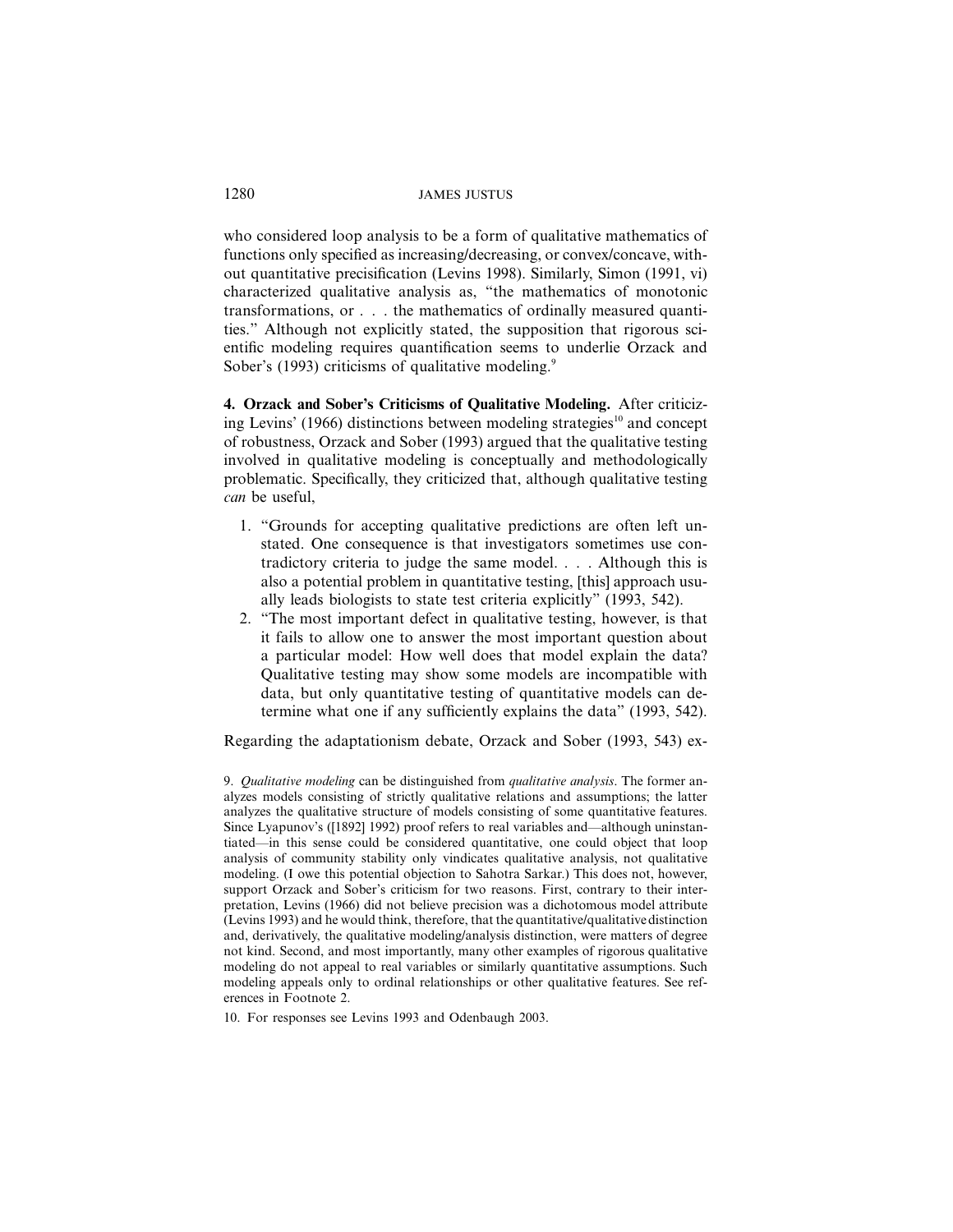plained that quantitative models of traits can be tested with data to determine whether, "natural selection has been so important in a trait's evolution that nonselective forces may be safely ignored." Qualitative testing, however, is incapable of such determinations since it, "fails to allow one to discriminate between the claim that natural selection is an important cause of what we observe and the claim that natural selection suffices as an explanation for the trait." Orzack and Sober (1993, 543) concluded their criticisms of qualitative optimality models of adaptation with a general indictment: "there is no more compelling reason to reassess the view of models endorsed in Levins' 1966 paper than the fact that the idea of qualitative modeling has hindered the development of an unbiased assessment of the truth [of adaptationism]."

As a general critique of qualitative compared to quantitative modeling, the first problem is that the data required for quantitative testing often do not exist and cannot be collected feasibly. Besides ecological communities, this is often true when system dynamics are complex, and for this reason Levins stressed the utility of loop analysis in modeling other complex systems, such as social systems (Puccia and Levins 1985). In some scientific fields, furthermore, the relevant data are essentially qualitative (e.g., ordinal) and interpreting them quantitatively is indefensible. Social sciences that model agent behavior by analyzing strictly ordinal information about preference rankings are a clear example. Thus, even if some scientific issues, like the adaptationism debate, can be properly assessed only by quantitative testing with adequate quantitative data, this does not justify a blanket critique of qualitative modeling.

In general, criteria by which models should be evaluated, for instance in assessing whether models can be simplified, should reflect the, "reality to be described [and] the state of the science" (Levins 1966, 422). Comparative criticism of modeling strategies, therefore, is only justified when both strategies are appropriate for the context. Criticism 2 fails to appreciate that qualitative modeling is well suited to scientific fields in which quantitative modeling is infeasible or inappropriate.

The second problem is that Criticism 1 is dubious as a criticism of qualitative modeling. Orzack and Sober (1993) only briefly discussed the difficulty, but cited Orzack 1990 in support. Orzack (1990) analyzed several studies of Werren's (1980) extension of Hamilton's model of mating competition.<sup>11</sup> Werren (1980) tested his model, as did subsequent studies,

<sup>11.</sup> Werren modified Hamilton's model to allow for variable brood sizes, which was more realistic and made modeling mating strategies of the parasitic wasp *Nasonia vitripennis* possible. Werren estimated a primary model variable, ratio of male to female eggs laid in previously unparasitized hosts, and predicted the ratio for eggs laid in previously parasitized hosts (the 'second sex ratio' following Orzack 1990). Previous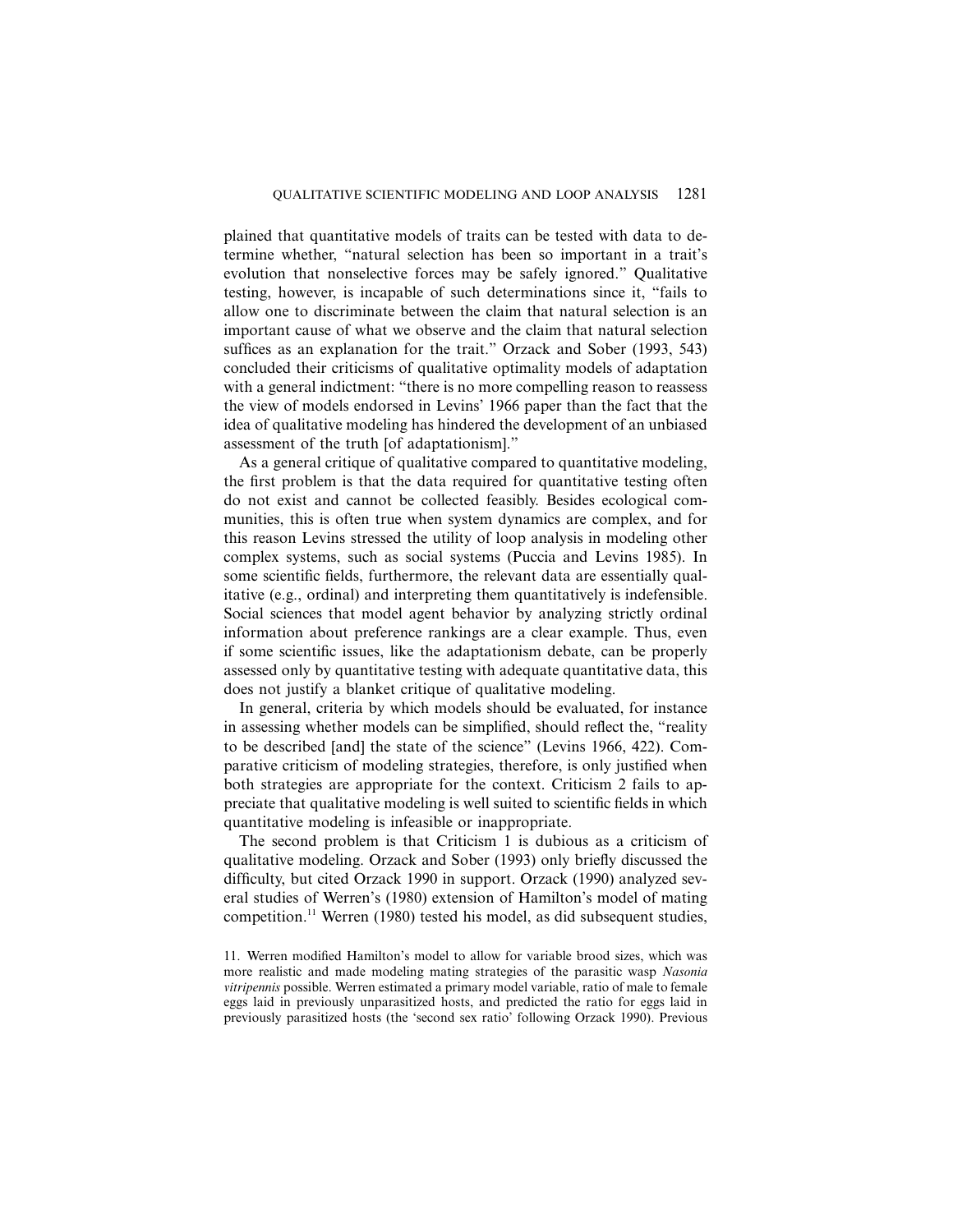by plotting observations of the second sex ratio of parasitic wasps against predicted values and visually assessing their "fit." Based on this assessment, Werren (1980, 1158) judged, "The sex-ratio data show the trend predicted," without presenting any supporting statistical tests. Subsequent studies with similar results that also presented no statistical tests, however, suggested different conclusions. Orzack (1990) correctly identified two problems with this method of model evaluation: visual appearance of fit depends significantly on presentation scale, and judgments about what can be concluded from such fit vary dramatically.

As criticisms of qualitative modeling, however, these problems are misplaced. Werren (1980) specified his model's mathematical form, measured the variable needed to make quantitative predictions, and tested those predictions against quantitative data. In Orzack and Sober's (1993, 535– 536) classification of model types, Werren's (1980) model is instantiated and generates quantitative point predictions; it is not qualitative. Orzack's (1990) criticisms, therefore, target only one, obviously flawed, type of qualitative test, visual inspection of fit, applied to a *quantitative* model.

In fact, Orzack and Sober's (1993) view of qualitative testing seems limited to this kind of test. After Criticism 1, which they believed highlights a general deficiency of qualitative testing, they continued, "Qualitative assessment of fit can also be highly dependent upon the manner of graphical presentation" (1993, 542). Qualitative testing should not, however, be narrowly identified with problematic visual assessments of fit. As Section 3 and other examples make clear, qualitative testing can be a rigorous method of scientific analysis. What Orzack (1990) revealed was bad scientific methodology, not methodological problems with qualitative modeling. The appropriate test of a significant fit between observations and quantitative predictions is regression analysis, in Werren's (1980) case, nonlinear regression. That regressions were not performed justifies suspicion that results were not significant and this was the reason these studies appealed to visual assessments. Application of poor qualitative tests when quantitative data are available and quantitative statistical tests should be performed does not, however, support a general indictment of qualitative modeling.

The final problem is that Criticism 2 presupposes an unjustifiably narrow view of the function of models within science. Unlike Criticism 1, Criticism 2 focuses on the limitations of what qualitative models can show even if they are properly testable. Even if, contrary to Criticism 1, testing qualitative models is no more problematic than testing quantitative mod-

studies showed *Nasonia vitripennis* could detect hosts were previously parasitized and subsequently laid greater proportions of male eggs than in previously unparasitized hosts (Werren 1980).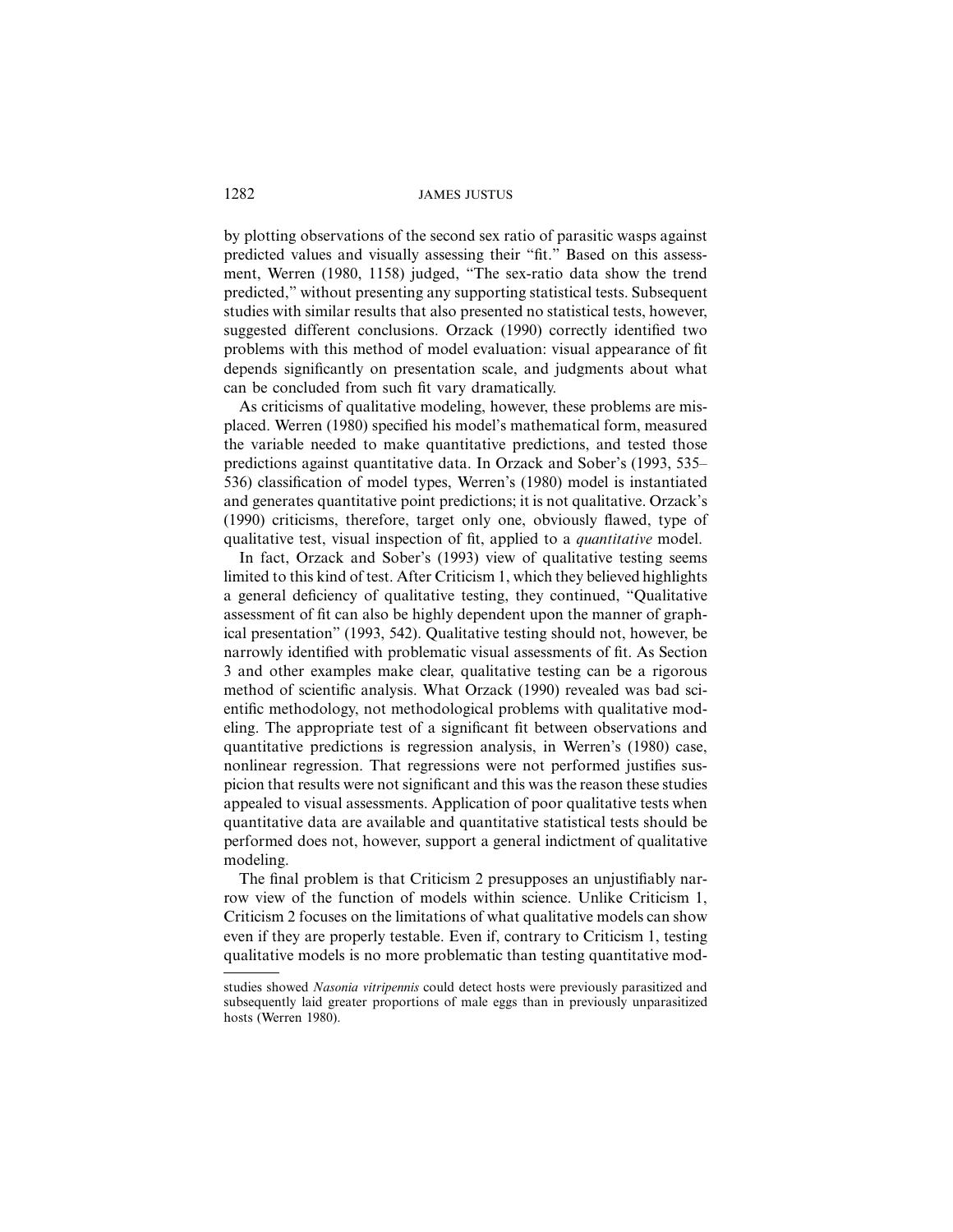els, Criticism 2 suggests some scientific issues may be resolvable by the latter but not the former. Regarding adaptationism, for instance, Orzack and Sober (1993, 543) claimed the fundamental flaw of qualitative models is their inability to provide sufficient explanations of traits.<sup>12</sup> This is a limitation of qualitative modeling, but it should not be exaggerated. First, as Section 3 shows, it does not apply to all scientific questions. Second, it does not demonstrate qualitative modeling has hindered resolution of the adaptationism debate, or other debates it *alone* cannot resolve. Besides making qualitative predictions, qualitative models help scientists understand phenomena, which is crucial in developing scientific explanations and, ultimately, resolving such debates. The understanding qualitative models provide is particularly useful since, unlike SG models, it is generalizable and, unlike SR models, it reflects realistic assumptions about the system represented.<sup>13</sup>

Most accounts of scientific explanation agree that enhancing understanding is essential to explanation but differ about the kind of understanding required. Without broaching this issue, it should be noted that Sober takes a broad view of the kinds of understanding involved in scientific explanation, unlike causal accounts that narrowly require understanding of the causal processes underlying phenomena. Sober (1983), for instance, cogently argued that equilibrium explanations are counterexamples to such causal accounts. Considering differences between causal and equilibrium explanations of 1 : 1 sex ratios, he explained (1983, 207):

The causal explanation focuses exclusively on the actual trajectory of the population; the equilibrium explanation situates that actual trajectory (whatever it may have been) in a more encompassing structure. It is in this way that equilibrium explanations can be more explanatory than causal explanations even though they provide less information about what the actual cause was. This difference arises from the fact that explanations provide *understanding* [*sic*], and un-

<sup>12.</sup> As they use the term, 'sufficient explanation' focuses exclusively on model predictions according with data. That qualitative models assist in understanding adaptation (1993, 542–543), was considered independent of whether they sufficiently explain data on traits.

<sup>13.</sup> This does not deny the role SR models may play in developing realistic models. Wimsatt (1987) convincingly showed models that are, "oversimplified, approximate, incomplete, and in other ways false" (28), are important and perhaps often necessary tools in constructing realistic models. Each function of 'false models' he listed, however, involves a clear recognition of their lack of realism. Consequently, the understanding they provide must be carefully qualified.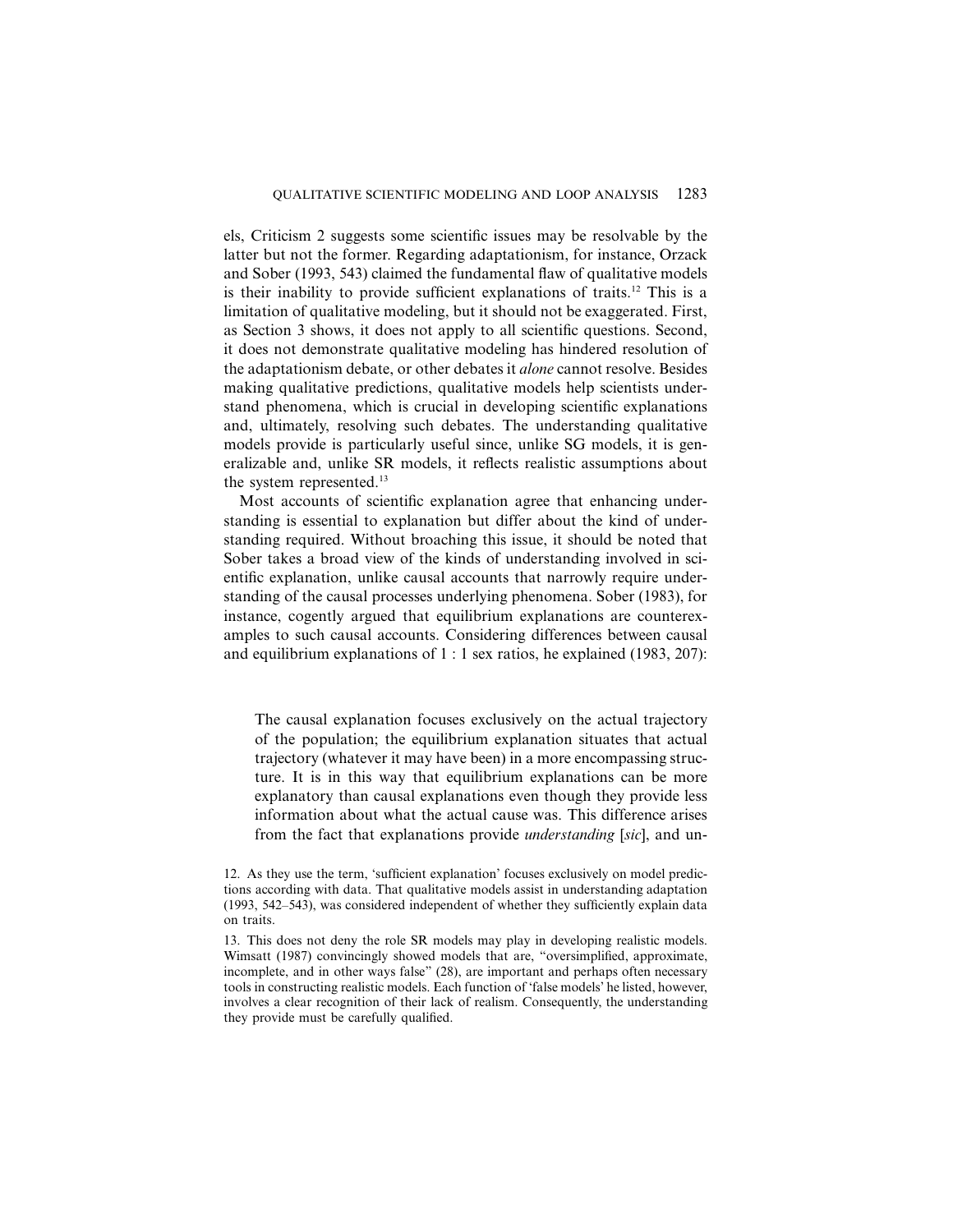derstanding can be enhanced without providing more details about what the cause was.<sup>14</sup>

Sober's argument supports rather than contradicts the view that (qualitative) loop-theoretic explanations of community stability are scientifically sound. Satisfaction of the conditions of Quirk and Rupert's proof, for example, entails a system is sign-stable, but is consistent with an infinite number of quantitative specifications of its coefficient values. Loop analysis does not pinpoint particular 'causal scenarios' of stable system behavior as actual but does 'situate' them within certain qualitative constraints on how system components interact. Why then is Sober critical of qualitative modeling a decade later if, as his argument seems to affirm, loop analysis and other qualitative modeling methods enhance scientists' understanding and help them develop scientific explanations?

One answer may be a narrow conception of qualitative modeling and implicit assumption it lacks rigor already discussed. A second may lie in a general tension between Levins' conception of the principal goal of qualitative modeling and the narrow view of scientific modeling Orzack and Sober's (1993) analysis seems to presuppose. For Puccia and Levins (1985, 4), qualitative modeling, "stresses qualitative understanding as the primary goal, rather than numerical prediction." This prioritizes enhancing understanding over the fact that only quantitative modeling can, for some debates, fully resolve them, as emphasized by Orzack and Sober (1993). In contrast, Orzack and Sober (1993) seem to assume that enhancing understanding is a secondary objective of modeling. That qualitative models, for instance, "play an important role in modern efforts to understand adaptation" (Orzack and Sober 1993, 543), which was mentioned but not elucidated, did not mitigate their general criticism that, "the idea of qualitative modeling has hindered the unbiased assessment of the truth" about adaptationism.

The narrow view of scientific modeling that motivates this criticism is indefensible. Loop analysis, for instance, helps pinpoint what model coefficients should be measured to answer specific questions, identifies plausible hypotheses about system behavior and provides reasons to reject others, and enhances understanding of ecological systems with complex dynamics. Besides the discussion in Section 3, two additional examples are illustrative:

<sup>14.</sup> For Sober (1983), 'encompassing structures' are sets of disjunctions of possible 'causal scenarios'. Causal explanations specify what causal scenario is actual, equilibrium explanations do not.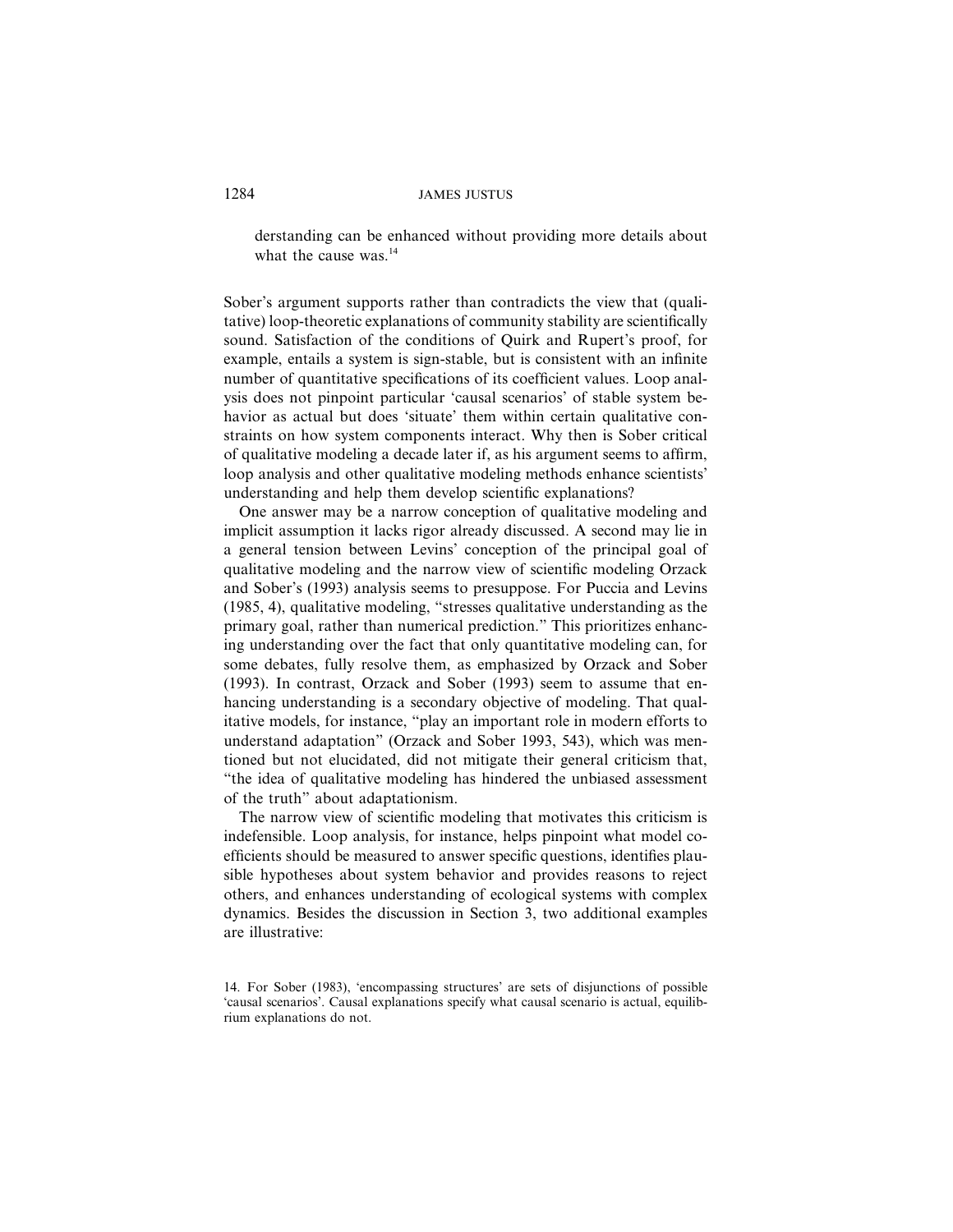- 1. If a digraph is not sign-stable, the feedback equations (6) specify what interaction coefficients stability depends upon and identify qualitative restrictions on their quantitative values. Since most quantitative values cannot be measured feasibly in complex systems, loop analysis helps focus limited resources on measuring those needed to evaluate system stability.
- 2. Loop analysis provides a method for determining how equilibrium values of model variables will respond to changed extrinsic conditions (Puccia and Levins 1985, Chapter 3). For example, if climate change reduces the level of *N* in Figure 1, loop analysis can determine the conditions under which equilibrium values of *P* or *H* will increase or decrease. Sometimes this can then be used to identify correlations between variables without quantitative data (Puccia and Levins 1985, Chapter 4). If known correlations differ from predicted ones, the model structure can be modified to represent the system more realistically.

Examples of these kinds show how qualitative modeling assists in scientific research by broadly contributing to better representation and understanding of modeled systems. That it has a different but complementary focus compared with quantitative modeling does not indicate conceptual or methodological deficiency.

#### REFERENCES

- Arrow, Kenneth J. (1984), *Collected Papers*, vol. 3. Cambridge, MA: Harvard University Press.
- Arrow, Kenneth J., and Hervé Raynaud (1986), *Social Choice and Multicriterion Decision*-*Making*. Cambridge, MA: MIT Press.
- Botkin, Daniel (1977), "Bits, Bytes, and IBP", *Bioscience* 27: 385.
- Brown, James H., and Diane Davidson (1977), "Competition between Seed-Eating Rodents and Ants in Desert Ecosystems", *Science* 196: 880–882.
- Dambacher, Jeffrey, Hang-Kwang Luh, Hiram Li, and Philippe Rossignol (2003), "Qualitative Stability and Ambiguity in Model Ecosystems", *American Naturalist* 161: 876– 888.
- Gantmacher, Felix (1960), *Matrix Theory*, vol. 2. New York: Chelsea Publishing Company. Jeffries, Clark (1974), "Qualitative Stability and Digraphs in Model Ecosystems", *Ecology* 55: 1415–1419.
- Levins, Richard (1966), "The Strategy of Model Building in Population Biology", *American Scientist* 54: 421–431.
- ——— (1968), *Evolution in Changing Environments*. Princeton, NJ: Princeton University Press.
- ——— (1974), "Qualitative Analysis of Partially Specified Systems", *Annals of the New York Academy of Sciences* 231: 123–138.
- ——— (1975), "Evolution in Communities near Equilibrium", in Martin Cody and Jared Diamond (eds.), *Ecology and Evolution of Communities*. Cambridge, MA: Belknap Press, 16–51.
- (1993), "A Response to Orzack and Sober: Formal Analysis and the Fluidity of Science", *Quarterly Review of Biology* 68: 547–555.
	- ——— (1998), "Qualitative Mathematics for Understanding, Prediction, and Intervention